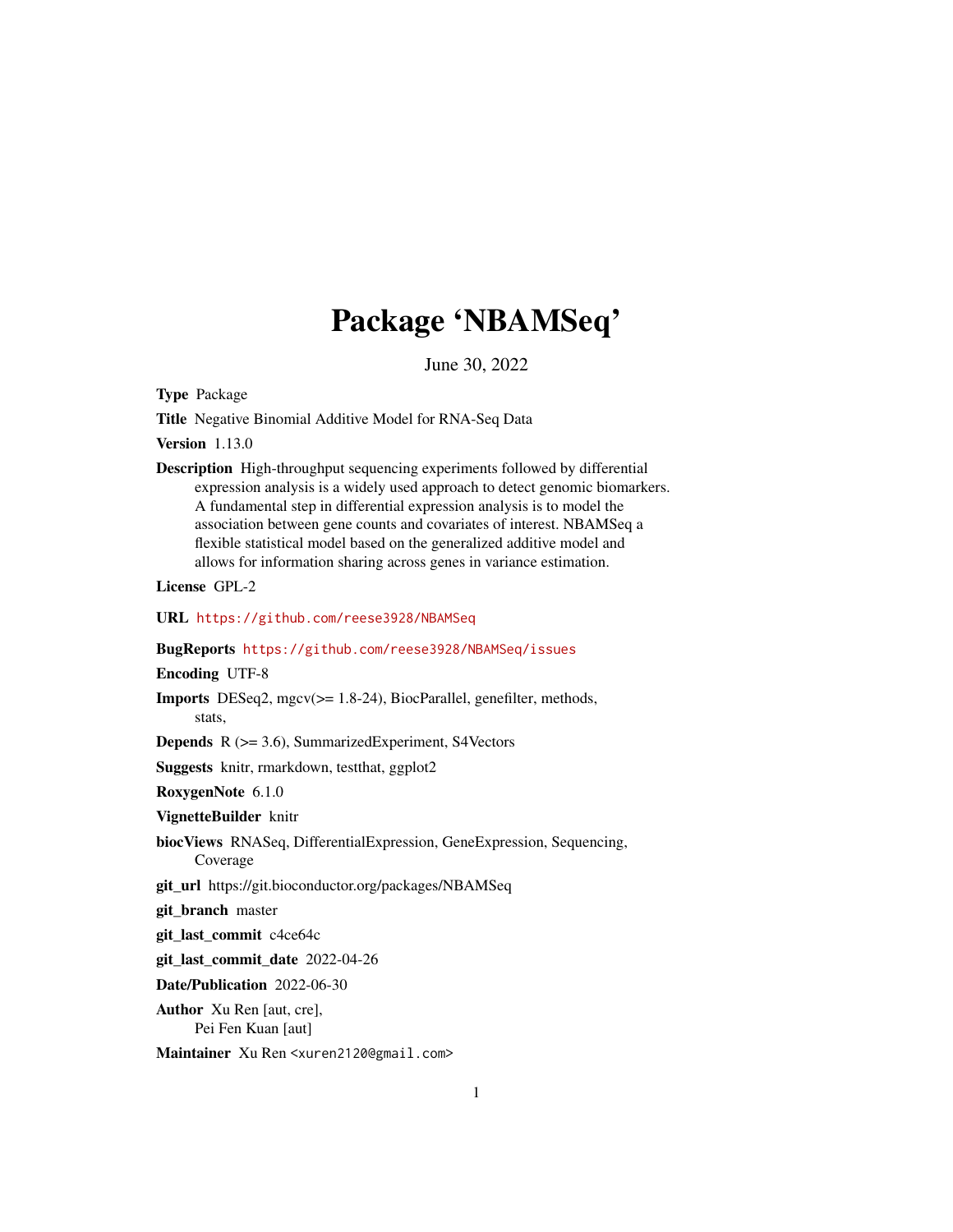### <span id="page-1-0"></span>R topics documented:

| Index |  |
|-------|--|
|       |  |
|       |  |
|       |  |
|       |  |
|       |  |
|       |  |
|       |  |

makeExample *Make an example NBAMSeqDataSet*

#### Description

This function makes an example NBAMSeqDataSet

#### Usage

makeExample( $n = 200$ ,  $m = 30$ )

#### Arguments

| n | number of genes   |
|---|-------------------|
| m | number of samples |

#### Value

a NBAMSeqDataSet object

#### References

Love, M.I., Huber, W., Anders, S. (2014) Moderated estimation of fold change and dispersion for RNA-seq data with DESeq2. Genome Biology, 15:550. <https://doi.org/10.1186/s13059-014-0550-8>

#### Examples

gsd = makeExample()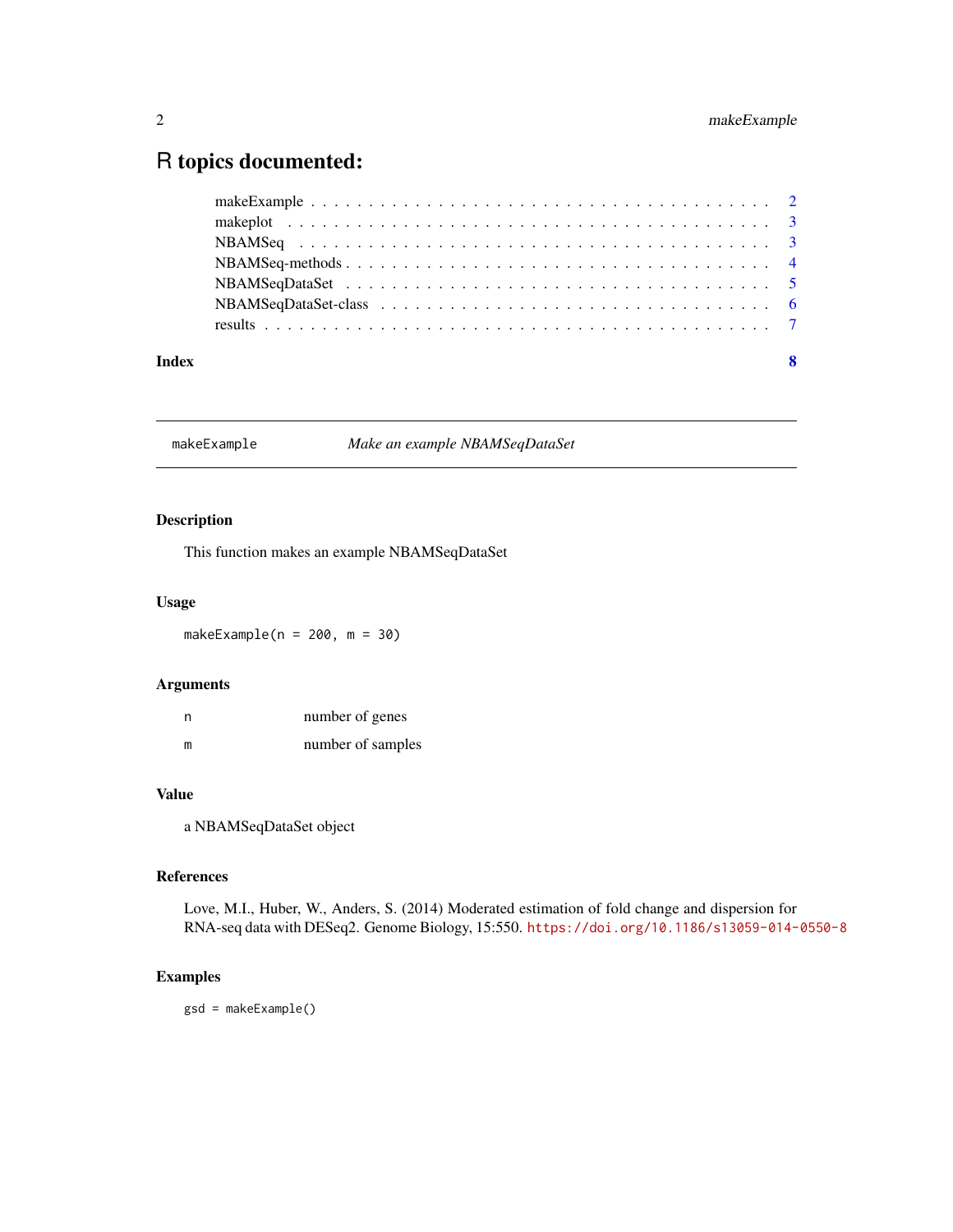<span id="page-2-0"></span>

#### Description

This function makes plots to visualize nonlinear associations.

#### Usage

makeplot(object, phenoname, genename, ...)

#### Arguments

| object    | a NBAMSeqDataSet object                         |
|-----------|-------------------------------------------------|
| phenoname | the name of nonlinear variable to be visualized |
| genename  | the name of gene to be visualized               |
|           | additional arguments provided to plot.gam       |

#### Value

the plot made by plot.gam() function

#### Examples

```
gsd = makeExample(n = 3, m = 10)
gsd = NBAMSeq(gsd)
makeplot(gsd, "pheno", "gene3", main = "gene10")
```
<span id="page-2-1"></span>

| NBAMSeg | Differential expression analysis based on negative binomial additive |
|---------|----------------------------------------------------------------------|
|         | model                                                                |
|         |                                                                      |

#### Description

This function performs differential expression analysis based on negative binomial additive model.

#### Usage

```
NBAMSeq(object, gamma = 2.5, parallel = FALSE, fitlin = FALSE,
 BPPARAM = bpparam(), ...)
```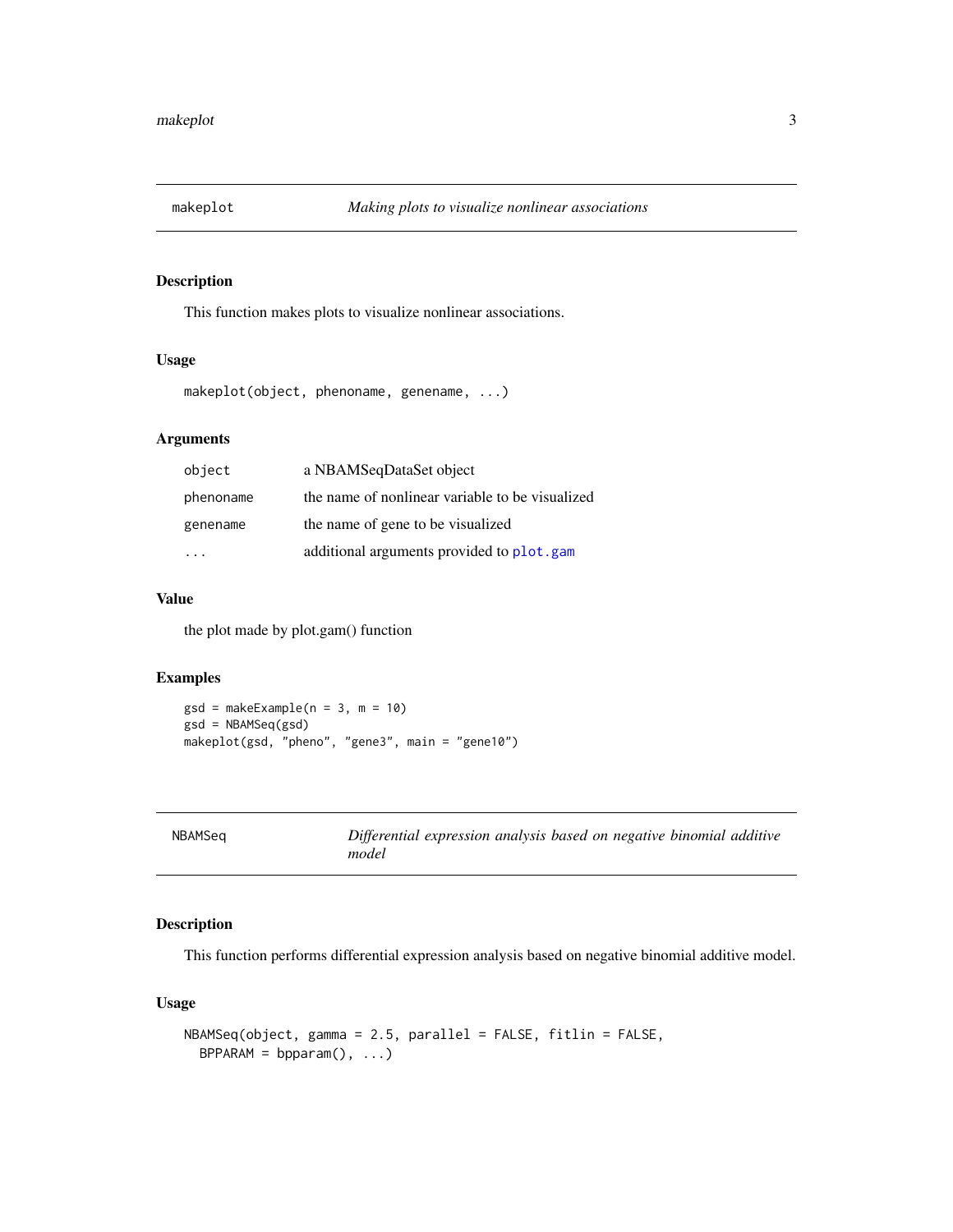#### <span id="page-3-0"></span>Arguments

| object         | a NBAMSeqDataSet object                                                                                                 |
|----------------|-------------------------------------------------------------------------------------------------------------------------|
| gamma          | a number greater or equal to 1. Increase gamma to create smoother models.<br>Default gamma is 2.5. See gam for details. |
| parallel       | either TRUE or FALSE indicating whether parallel should be used. Default is<br><b>FALSE</b>                             |
| fitlin         | either TRUE or FALSE indicating whether linear model should be fitted. Default<br>is FALSE                              |
| <b>BPPARAM</b> | an argument provided to bplapply. See register for details.                                                             |
| $\ddotsc$      | additional arguments provided to gam                                                                                    |

#### Value

a NBAMSeqDataSet object

#### References

Love, M.I., Huber, W., Anders, S. (2014) Moderated estimation of fold change and dispersion for RNA-seq data with DESeq2. Genome Biology, 15:550. <https://doi.org/10.1186/s13059-014-0550-8>

#### Examples

 $gsd = makeExample(n = 3, m = 10)$ gsd = NBAMSeq(gsd)

NBAMSeq-methods *Accessor functions and replace methods for NBAMSeqDataSet object*

#### Description

Accessor functions and replace methods for NBAMSeqDataSet object

For getDesign(): accessor to the design formula

For getsf(): accessor to the size factors

Replace methods for NBAMSeqDataSet object

For setsf(): replace size factors

#### Usage

```
getDesign(theObject)
```
## S4 method for signature 'NBAMSeqDataSet' getDesign(theObject)

getsf(theObject)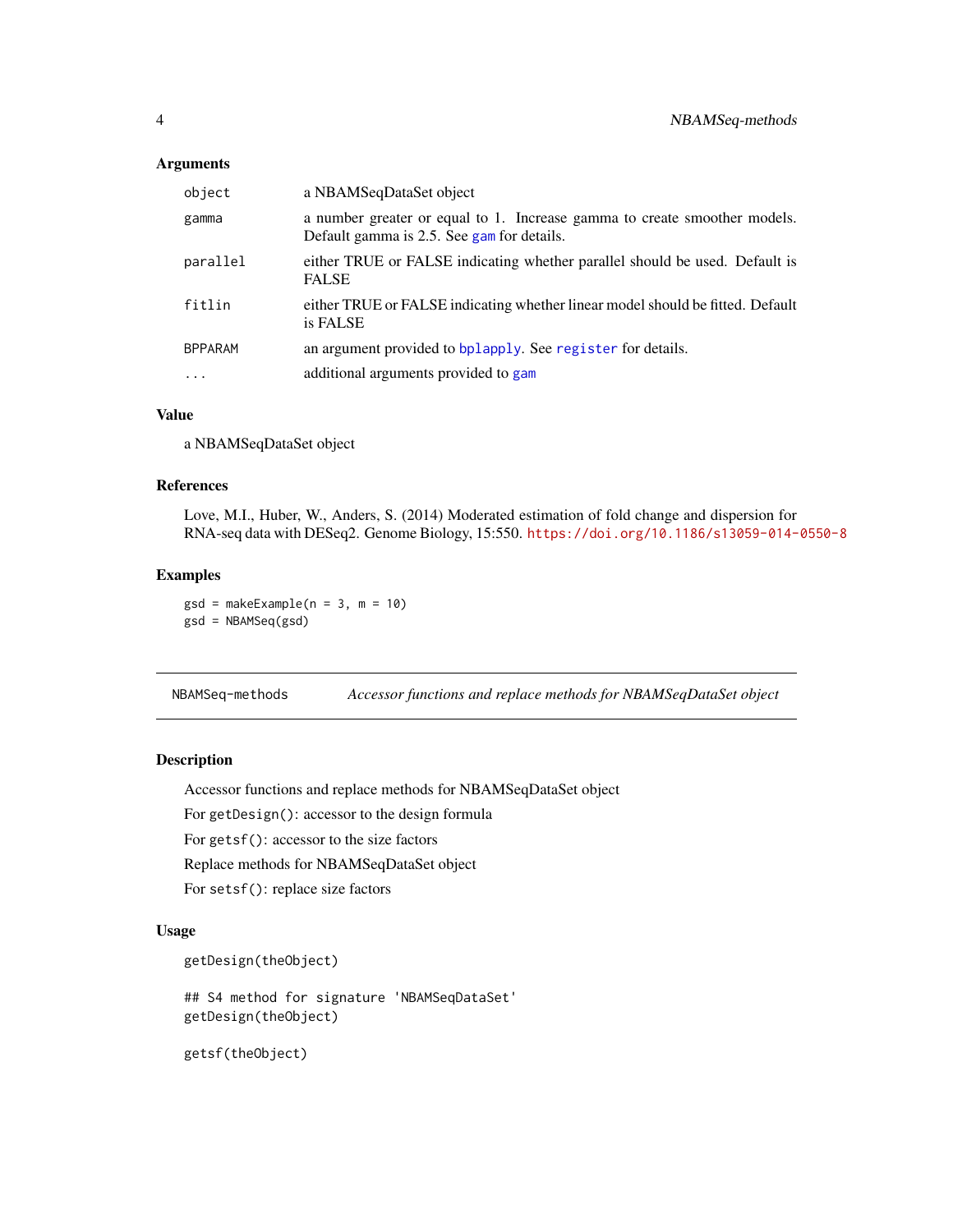```
## S4 method for signature 'NBAMSeqDataSet'
getsf(theObject)
setsf(theObject) <- value
## S4 replacement method for signature 'NBAMSeqDataSet, numeric'
setsf(theObject) <- value
```
#### Arguments

| theObject | a NBAMSeqDataSet object                 |
|-----------|-----------------------------------------|
| value     | the values to be included in the object |

#### Value

For getDesign(): design formula For getsf(): size factor For setsf(): NBAMSeq object

#### References

Love, M.I., Huber, W., Anders, S. (2014) Moderated estimation of fold change and dispersion for RNA-seq data with DESeq2. Genome Biology, 15:550. <https://doi.org/10.1186/s13059-014-0550-8>

#### Examples

```
## For getDesign() ##
gsd = makeExample()
design_gsd = getDesign(gsd)
## For getsf() ##
gsd = makeExample()
sf = getsf(gsd)
## For setsf() ##
n = 100
m = 50gsd = makeExample(n = n, m = m)
sf = sample(1:5, m, replace = TRUE)setsf(gsd) = sf
```
NBAMSeqDataSet *NBAMSeqDataSet constructor*

#### Description

NBAMSeqDataSet constructor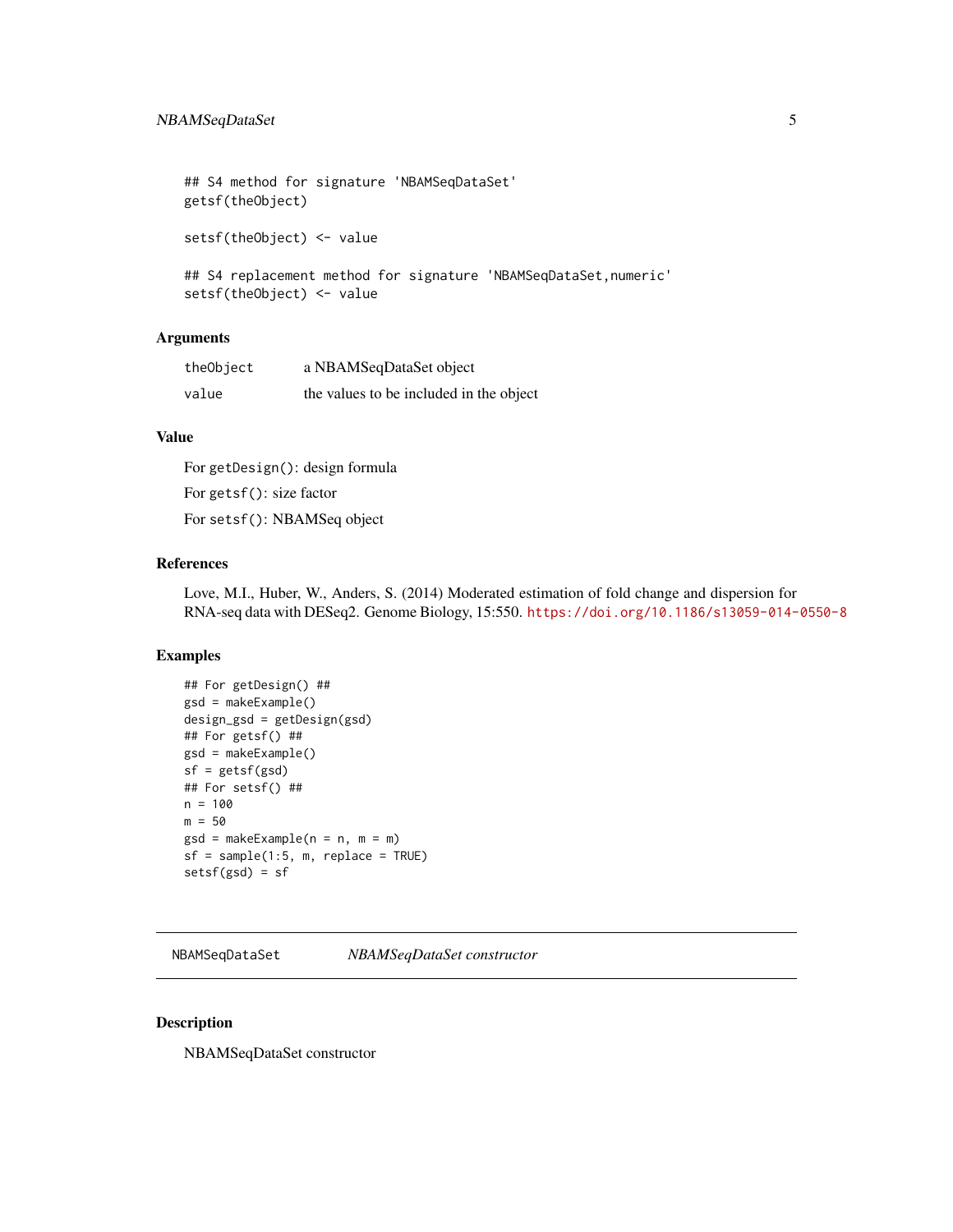#### <span id="page-5-0"></span>Usage

```
NBAMSeqDataSet(countData, colData, design, ...)
```
#### Arguments

| countData | a matrix or data frame contains gene count                                |
|-----------|---------------------------------------------------------------------------|
| colData   | a DataFrame or data.frame                                                 |
| design    | a mgcv type design. e.g. $\sim$ s(pheno) or $\sim$ s(pheno) + var1 + var2 |
| $\ddotsc$ | optional arguments passed to SummarizedExperiment                         |

#### Value

a NBAMSeqDataSet object

#### Examples

```
n = 100 ## n stands for number of genes
m = 20 ## m stands for sample size
countData = matrix(rnbinom(n*m, mu=100, size=1/3), ncol = m)
mode(countData) = "integer"
colnames(countData) = paste0("sample", 1:m)
rownames(countData) = paste0("gene", 1:n)
pheno = runif(m, 20, 80)colData = data-frame(pheno = pheno)rownames(colData) = paste0("sample", 1:m)
gsd = NBAMSeqDataSet(countData = countData,
colData = colData, design = \sims(pheno))
```
NBAMSeqDataSet-class *NBAMSeqDataSet class*

#### Description

NBAMSeqDataSet is a class inherited from [SummarizedExperiment](#page-0-0). It is used to store the count matrix, colData, and design formula in differential expression analysis.

#### Slots

design a mgcv-type design formula

#### References

Martin Morgan, Valerie Obenchain, Jim Hester and Hervé Pagès (2018). SummarizedExperiment: SummarizedExperiment container. R package version 1.12.0.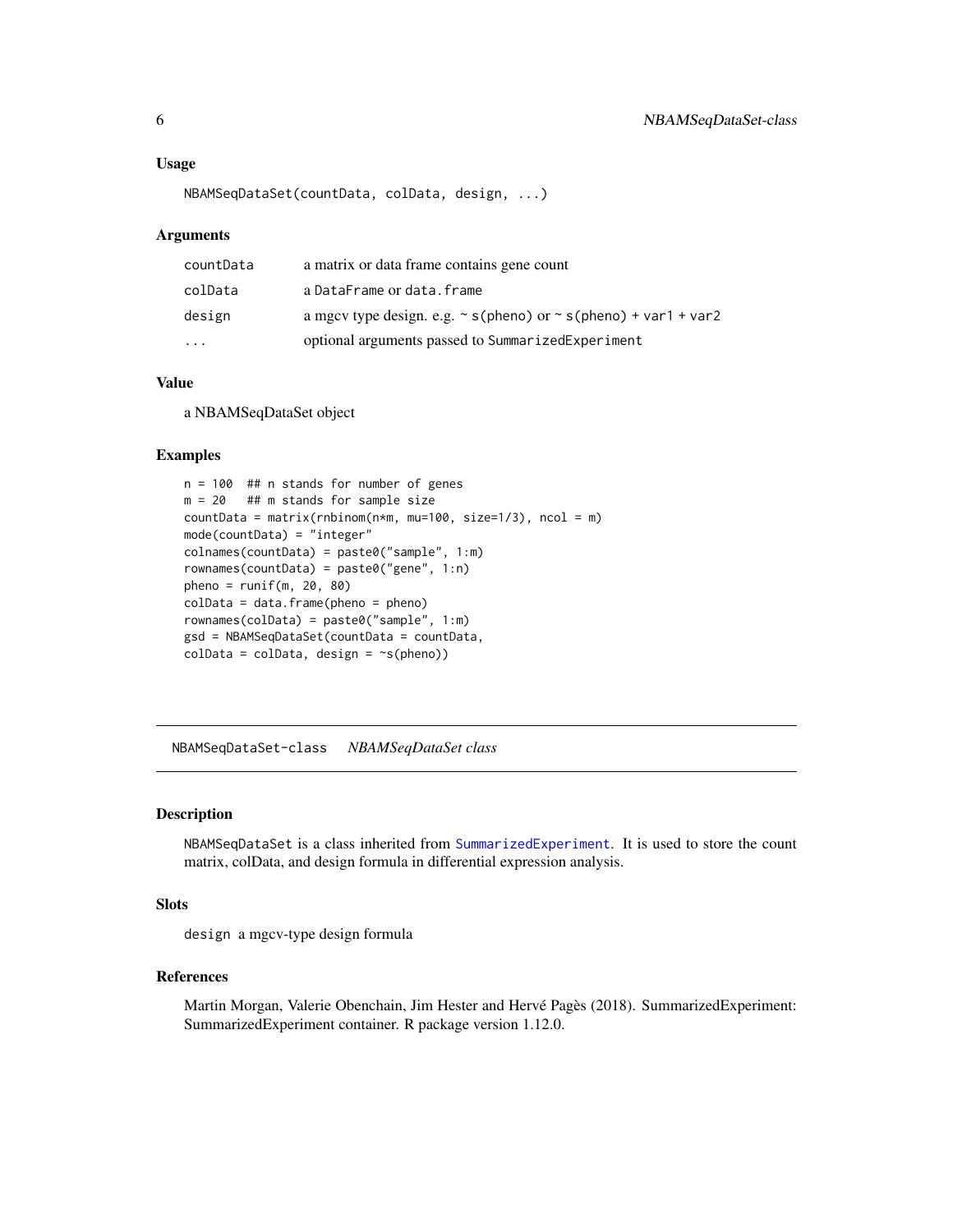<span id="page-6-1"></span><span id="page-6-0"></span>

#### Description

This function pulls out result from NBAMSeqDataSet object returned by [NBAMSeq](#page-2-1)

#### Usage

```
results(object, name, contrast, indepfilter = TRUE, alpha = 0.1,
 pAdjustMethod = "BH", parallel = FALSE, BPPARAM = bpparam(), ...)
```
#### Arguments

| object         | a NBAMSeqDataSet object returned by NBAMSeq                                                                                                                                                                                                                    |
|----------------|----------------------------------------------------------------------------------------------------------------------------------------------------------------------------------------------------------------------------------------------------------------|
| name           | the name of nonlinear variable or continuous linear variable                                                                                                                                                                                                   |
| contrast       | a character of length 3. 1st element: name of factor variable; 2nd element:<br>name of numerator level; 3rd element: name of denominator level. contrast<br>$= c("group", "treatment", "control") means comparing treatment vs control for$<br>group variable. |
| indepfilter    | either TRUE or FALSE indicating whether independent filtering should be per-<br>formed. Default is TRUE.                                                                                                                                                       |
| alpha          | significant threhold for declaring genes as differentially expressed. Default is<br>0.1.                                                                                                                                                                       |
| pAdjustMethod  | pvalue adjustment method. Default is "BH". See p. adjust for details.                                                                                                                                                                                          |
| parallel       | either TRUE or FALSE indicating whether parallel should be used. Default is<br>FALSE.                                                                                                                                                                          |
| <b>BPPARAM</b> | an argument provided to bplapply. See register for details.                                                                                                                                                                                                    |
| .              | additional arguments provided to pvalueAdjustment function in DESeq2. See<br>results for details.                                                                                                                                                              |

#### Value

a DataFrame which contains the result

#### References

Love, M.I., Huber, W., Anders, S. (2014) Moderated estimation of fold change and dispersion for RNA-seq data with DESeq2. Genome Biology, 15:550. <https://doi.org/10.1186/s13059-014-0550-8>

#### Examples

```
gsd = makeExample(n = 3, m = 10)gsd = NBAMSeq(gsd)
res = results(gsd, name = "pheno")
```